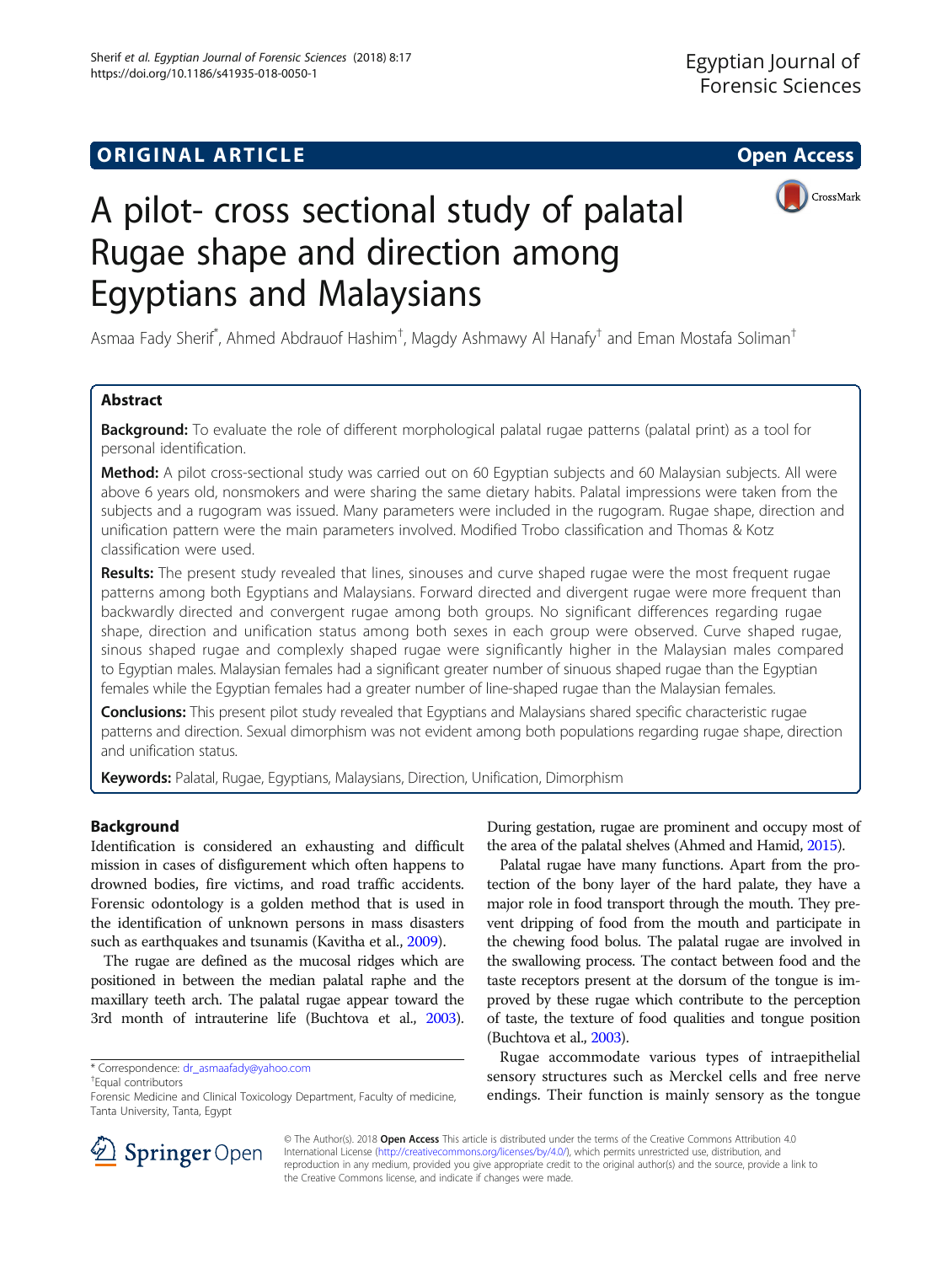presses the food against the hard palate during mastication (Pantalacci et al., [2008\)](#page-8-0).

The palatal rugae maintain their shape throughout life, once they are formed during 12th -14th week of prenatal life, their pattern remains unchanged (Paliwal et al., [2010](#page-8-0)). Although the growth process continues and the palatal measurements (length) may be changed, these rugae stay in the same position throughout the life of a person. Disease, trauma or chemical attack seem able to change the shape of the palatal rugae in rare occasions (Almeida et al., [1995](#page-8-0)). However, palatal rugae patterns have the ability to overcome decomposition for up to 7 days postmortem (Caldas et al., [2007\)](#page-8-0).

The anatomical position of the rugae inside the oral cavity within the blanket of cheeks keeps them protected from trauma and burns (Bansode and Kulkarni, [2009](#page-8-0)). Presence of ante-mortem data is another important criteria which differentiate palatal prints from other methods of identification. Ante-mortem data present in dental clinics such as medical records and old prosthetic maxillary impressions or even previous photos are used to compare with post-mortem data. For all these reasons, palatal print can be used as reliable and trusted tool in the field of forensic identification (Ahmed and Hamid, [2015](#page-8-0)).

Palatoscopy (palatal rugoscopy) means palatal rugae pattern study aiming to ascertain specific person's identity. Many classifications have been established to understand the palatal print and help its implication at forensic practices (Sekhon et al., [2014](#page-8-0)).

Goria (1911) classification is the oldest one. The rugae are classified according to two parameters, the total rugae number and the area of rugae extension relative to the teeth (Sivaraj, [2013\)](#page-8-0).

Lo'pez de Le'on (1924) system has proposed that a relationship between the personality and palatal rugae pattern exists. Four types of rugae have been suggested and have been labeled as B for bilious personality, N belongs to nervous personality, S is used for sanguinary personality and finally, L refers to lymphatic personality (Mahajan et al., [2014](#page-8-0)).

Trobo classification (1932) is built on the shape of rugae as the main parameter. This classification divides rugae into two groups: (Simple and composed). Simple rugae are classified into ABCDEF where (A: point, B: line, C: curve, D: angle, E: sinuous and F: circle) and Complex rugae are those not fitted to any of the simple ones, instead they are formed by the union of two or more simple rugae and X type stands for complex rugae (Mahajan et al., [2014\)](#page-8-0).

Many Classifications have been elaborated such as Da Silva classification (1938) where palatal rugae are classified into two types. A simple type has numbers from one to six and composed type. Composed rugae are those formed by the combination of more than one

simple rugae (Caldas et al., [2007](#page-8-0)). Martins dos Santos (1946) elaborate another classification depends on the morphology and position of each palatine rugae. The rugogram is formed like a fractional equation. The right side is the numerator and the left side is the denominator (Mahajan et al., [2014](#page-8-0) & Popa et al., [2013\)](#page-8-0).

In Lysell classification (1955), rugae are considered as primary (5 mm or more), secondary (3-5 mm.), and fragmentary (2-3 mm.) Three categories of unification (divergent, convergent and perpendicular rugae) are recognized in this system (Rajan et al., [2013](#page-8-0)).

A reliable applicable classification is Thomas and Kotze [\(1983](#page-8-0)) where the rugae length, shape, direction and unification status are considered. Primary, secondary and fragmentary rugae are involved. Furthermore, the rugae are described based on their shape as curved, wavy, straight and circular rugae. Curved rugae are those crescentic in shape and have gentle curves. Wavy rugae are those having slight curves at the origin or termination of curved rugae. Straight rugae are those running straight without curves from the origin to the end. The last type is the circular rugae that form a complete continuous ring (Bharath et al., [2011](#page-8-0)).

The direction of the rugae is also considered at Thomas and Kotze classification. It is estimated by measuring the angle formed by two lines. The first is the line joining ruga origin and insertion and the second is a line drawn a perpendicular to the median palatal raphe. Positive angles constitute forwardly directed rugae while negative angles are associated with rugae that are backward. Perpendicular rugae refer to those associated with zero angles. Divergent and convergent rugae are also discussed (Caldas et al., [2007\)](#page-8-0).

Photos taking or oral impressions are routinely used in the field of identification. They provide a detailed and accurate data. Furthermore, they can be preserved. Palatal rugoscopy and the maxillary cast are used to perform comparative analysis (Utsuno et al., [2005](#page-8-0)).

Direct intraoral inspection is the easiest and the cheapest way to record the palatal rugae pattern. The main limiting factor or disadvantage is difficulty if a future comparative examination is required (Caldas et al., [2007\)](#page-8-0).

Stereoscopy is a technique which produces a threedimensional image of palatal rugae morphology. The principle is the comparison of two pictures taken with the same device but in different angles (Mahajan et al., [2014](#page-8-0)).

Sterophotogrammetry is another technique where a special apparatus named Traster Marker is used. This technique yields an accurate determination of the length and position of every single palatal ruga (Krishnappa et al., [2013\)](#page-8-0). Overall, the most simple, cheap and reliable method is the comparison of maxillary dental casts (Caldas et al., [2007\)](#page-8-0).

Studies concerning gender and racial differences between Middle East populations and other populations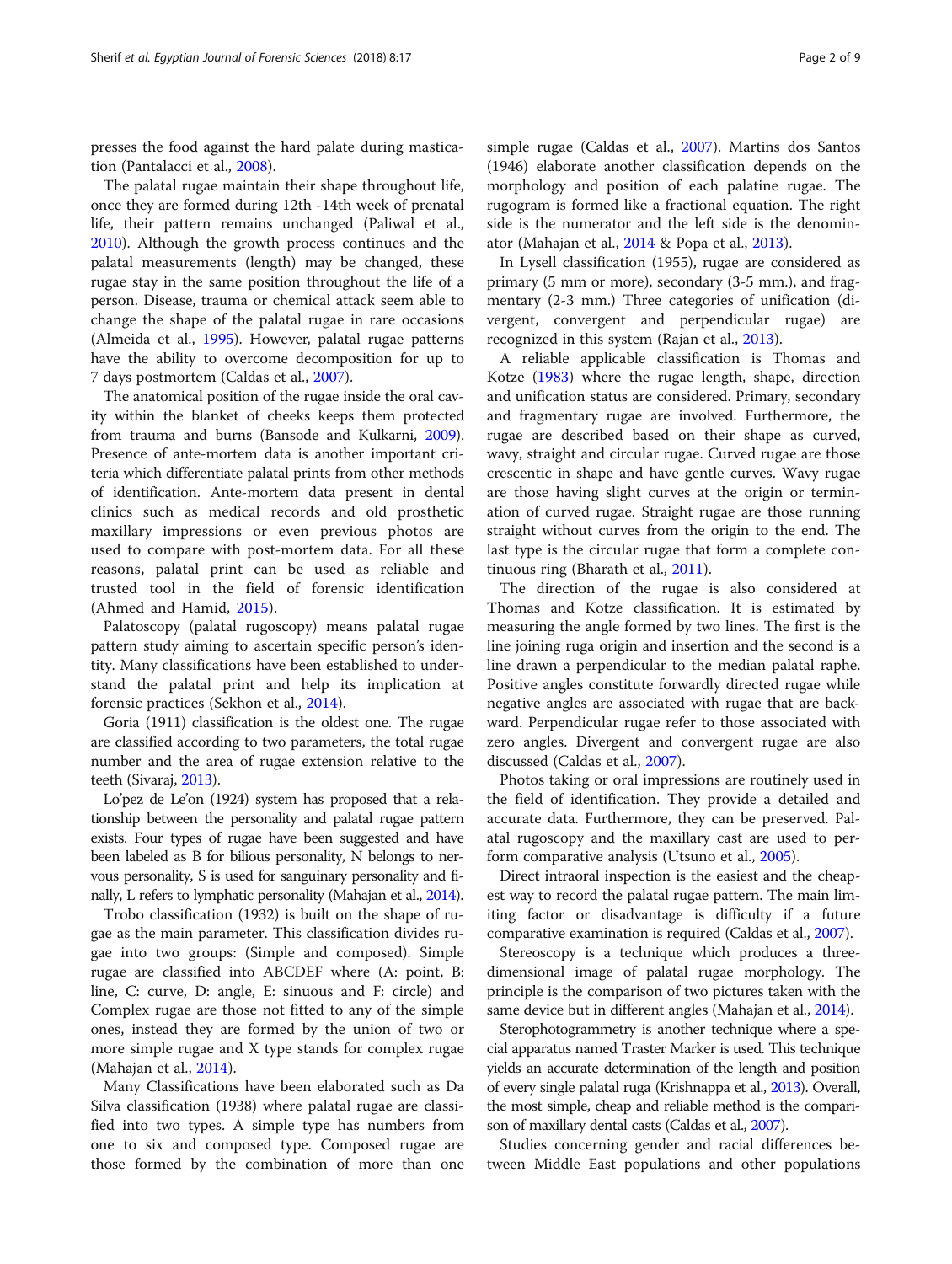are very limited and this current pilot study aimed to evaluate the role of different morphological palatal rugae patterns (palatal print) in the identification of human individuals.

## Methodology

This pilot-cross-sectional study is aimed to evaluate the role of different morphological palatal rugae patterns (palatal print) in the field of personal identification. The aim of conducting pilot studies is to examine the feasibility of an approach that is intended to be used in a larger scale study and it could be applied to all types of research studies (Donker et al., [2013](#page-8-0)). The research was conducted at the period from July 2013 to July 2015. The study was carried out after approval of the medical research ethics committee of Faculty of Medicine, Tanta University, Egypt. All Individuals were above the age of 6 years. Exclusion criteria were applied, and those not passing it were excluded from the study. The exclusion criteria included patients with palatal neoplasia, those exhibiting severe palatal congenital malocclusion disorders or asymmetries, patients exhibiting severe palatal burns (corrosive ingestions) and patients with a history of previous palatal fractures.

All volunteers were above 6 years old, nonsmokers and sharing the same dietary habits (vegetarian and those eating excessive spicy food were excluded). They were classified into two groups. Each group contains 60 volunteers. Group, I involved 60 Egyptian subjects. All Egyptians were purely Muslims and residents of Gharbia Governate. Group, II accommodated 60 Malaysian subjects. All were Malayan Muslims and living at Gharbia Governate.

Sex and race were distributed equally among the two groups. After obtaining written informed consent from the subjects or their guardians (those below the age of 21 years), the method was explained to the volunteers and any unexpected risks that might appear during the course of the research had been mentioned to both participants and the ethical committee. Each person was given a code to ensure the confidentiality of the data. This labeling or coding system was just to secure the data and hence fair statistical analysis.

The palatal impressions were made according to Verma et al., ([2014\)](#page-8-0), where flavored alginate powder was used (Cavex CA37 normal set/ dust free manufactured by Cavex Holland BV P.O. Box 852 2003 RW Haarlem the Netherlands). A measured volume of the powder approximately 7 g. was added to approximately 15 ml. of plain water and mixed for 30 s to form an alginate paste. The paste was mixed in a sterilized rubber bowl by using a stainless steel spatula to avoid calculus formation. The volunteer was asked to clean his mouth from any food debris and take a deep breath and relax. Sterile disposable partially perforated trays of the upper jaw of different sizes were used to accommodate the suitable amount of the paste. The tray was inserted in the mouth and it was firmly pressed against the volunteer palate for 90 s till complete transformation into semisolid, then gently removed.

Within 1 h, dental plaster mix was made at room temperature by adding the measured volume of distilled water to the stone powder (100 g powder with 26 ml water). The mixture was manually mixed for 90 s by a hand spatula. The mixture was poured over the alginate paste in one direction and it was gently shaken to avoid air bubbles formation. Typically, the setting of the plaster started around 7 min after pouring the mixture and completed after 30 min, then the cast was separated gently from the tray. The stone powder used in this study was HTM Dent dental stone type 3 manufactured in Egypt LOT: 687,568. The pencil was then used to highlight the rugae. Strong light source and magnifying lens were used to examine the patterns.

A record sheet was designed to accommodate the different parameters used in the current study. The maximum longitudinal diameter of all palatal rugae was measured from the point of its origin till the termination using the Vernier caliper (0.02 mm.). The size of the rugae was recorded according to Thomas and Kotze classification. Rugae less than 3 mm (fragmentary rugae) were ignored, those between 3 and 5 mm were considered secondary rugae, and those more than 5 mm were considered primary rugae (Bharath et al., [2011\)](#page-8-0). Palatine rugae were classified according to their shape into simple and composed following Trobo classification (Mahajan et al., [2014](#page-8-0)). Simple rugae were classified into BCDEF, (Type B for line shaped rugae and those rugae were straight, Type C for curve shaped rugae that show only one curve in their course, Type D for angle shaped rugae wherever an angle was formed, Type E for sinuous shaped rugae that showed more than one curve, Type F for circle shaped rugae where a definite complete ring was formed). Composed rugae were labeled as X and it involved any shape not classified with the previous simple types. Figure [1](#page-3-0) illustrated the morphology of different palatal rugae patterns.

The direction of each primary or secondary rugae was studied and the predominant direction at the impression was recorded. The direction was estimated by measuring the angle formed by the line joining rugae origin and termination with the line drawn a perpendicular to the median raphe. The direction was classified into forwardly directed rugae that were associated with positive angles and backwardly directed rugae that were associated with negative angles (Goyal and Goyal, [2013\)](#page-8-0).

Concerning unification status, divergence was considered if two rugae shared the same origin from the midline but bifurcated further on while convergence was considered if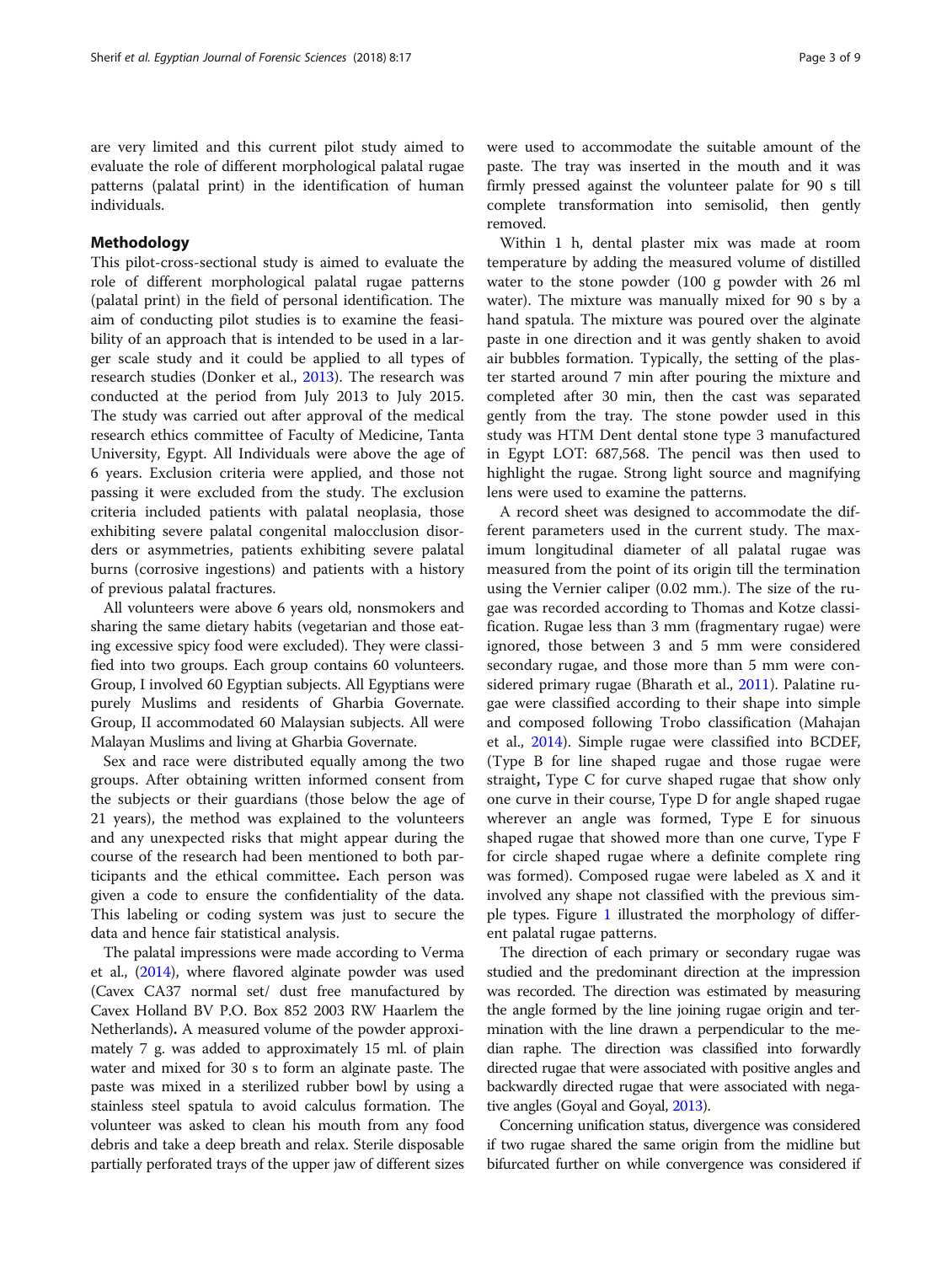<span id="page-3-0"></span>

two rugae had separate origins from midline but joined on their lateral portions (Bharath et al., [2011](#page-8-0)).

All palatal impressions were inspected by two examiners separately and the palatal prints (rugograms) were recorded in separate envelopes and labeled (first record and second record). Then these records were examined by a third examiner who excluded all impressions that had a mismatch between the two records. Overall, 3 impressions only showed such inter-examiner error where 2 secondary line and curve shaped rugae appeared similar.

Associations between rugae shape, direction, unification status and gender or race were tested using chi-square analysis, independent samples T-test and Mann-Whitney U test using the SPSS 20.0 statistical package.

## Results

The present study revealed that, among Egyptians, line shaped rugae were the most frequent followed by curve shaped rugae and sinous shaped rugae respectively. In Malaysians, these three types were the most frequent rugae patterns. Curve shaped rugae were the most common

followed by sinous shaped rugae and lastly, line shaped rugae.

The median values for line shaped rugae, curve shaped rugae, and sinous shaped rugae were 5, 2, 2 and 6, 3, 3 rugae in the Egyptian males and Egyptian females respectively for the three rugae types. Concerning Malaysians, the median values for line shaped, curve shaped and sinous shaped rugae were 4, 4, 3 and 3, 4, 3 in the males and females respectively.

Concerning Egyptians, lines constituted the most frequent pattern among both sexes. Lines constituted (45.03%) of total rugae among males. Curve shaped rugae (23.93%) and sinous shaped rugae (21.07%) constituted the second and third frequent types respectively among Egyptian males. This observation was true regarding the females as lines (43.68%), curves (22.53%) and sinous shaped rugae (21.98%) were the most frequent rugae pattern. Circularly shaped rugae were the least frequent pattern among Egyptian males (0.85%) and females (1.92%) as illustrated in Table [1](#page-4-0).

As demonstrated in Table [1](#page-4-0), line shaped rugae were the most frequent (31.47%) in Malaysians males, followed by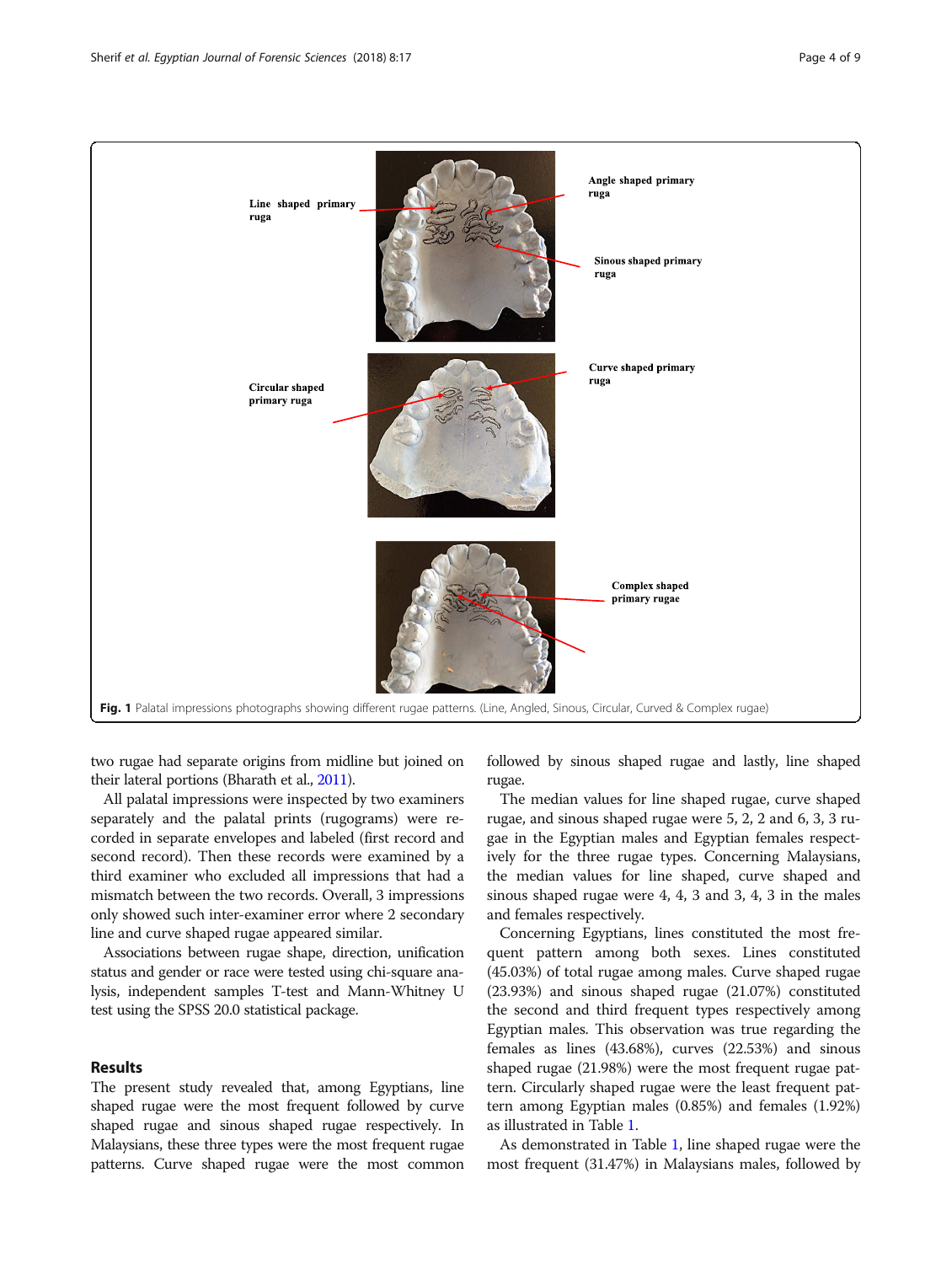<span id="page-4-0"></span>**Table 1** Comparison of rugae shape among both sexes of Egyptian and Malaysian groups

|              |                | Egyptians   |       |                  |              |       |                | Malaysians |       |              | Mann-whitney U test |       |       |                |                    |                    |
|--------------|----------------|-------------|-------|------------------|--------------|-------|----------------|------------|-------|--------------|---------------------|-------|-------|----------------|--------------------|--------------------|
|              | Males $n = 30$ |             |       | Females $n = 30$ |              |       | Males $n = 30$ |            |       |              | Females $n = 30$    |       |       |                |                    |                    |
|              | $\tilde{\chi}$ | <b>IQR</b>  | $\%$  | $\tilde{\chi}$   | <b>IQR</b>   | $\%$  | $\tilde{x}$    | <b>IQR</b> | %     | $\tilde{x}$  | <b>IQR</b>          | %     | P1    | P <sub>2</sub> | P <sub>3</sub>     | P4                 |
| <sub>B</sub> |                | 4           | 45.03 | 6                | 3            | 43.68 | 4              | 3          | 31.47 | 3            | 3                   | 27.25 | 0.892 | 0.271          | 0.117              | 0.003 <sup>5</sup> |
|              |                | 3           | 23.93 | 3                |              | 22.53 | 4              | 4          | 30.46 | 4            | $\overline{4}$      | 29.44 | 0.702 | 0.970          | 0.029 <sup>a</sup> | 0.240              |
| D            | 0              |             | 3.42  | $\circ$          | $\mathbf{0}$ | 2.47  | 0              |            | 2.28  | $\circ$      |                     | 3.41  | 0.574 | 0.550          | 0.803              | 0.359              |
| E            |                | 3           | 21.07 | 3                |              | 21.98 | 3.             |            | 26.90 | 4            |                     | 29.93 | 0.521 | 0.317          | 0.020 <sup>a</sup> | $0.005^{\circ}$    |
| F.           | 0              | $\mathbf 0$ | 0.85  | $\circ$          | $\mathbf 0$  | 1.92  | 0              | $\Omega$   | 0     | $\mathbf{0}$ | $\circ$             | 0.97  | 0.267 | 0.916          | 0.978              | 0.464              |
| Χ            | $\Omega$       |             | 5.70  |                  |              | 7.42  |                |            | 8.89  |              |                     | 9     | 0.159 | 0.815          | $0.025^a$          | 0.191              |

<sup>a</sup>Significance at  $P < 0.05$ 

 $\tilde{x}$ : median

IQR interquartile range

B: line shaped rugae C: curve shaped rugae, D: angle shaped rugae, E: sinous shaped rugae, F: circle shaped rugae, X: complex shaped rugae

 $P1 = p$  value of Egyptian males versus females

 $P2 = p$  value of Malaysian males versus females

 $P3 = p$  value of Egyptian males versus Malaysian males

 $P4 = p$  value of Egyptian females versus Malaysian females

curve shaped rugae (30.46%) and sinous shaped rugae (26.90%). Malaysian females possessed the same three patterns but in different orders. These patterns were sinous shaped (29.93%), curve shaped (29.44%) and line shaped rugae (27.25%) arranged from the highest to the lowest. The median value of line shaped rugae respecting line shaped rugae was 4 in the males and 3 rugae in the females. Complex shaped rugae were similarly distributed among males and females as there were (8.89%) in the males and (9%) in females. The median values were the same in both rugae types.

To detect the impact of race upon the rugae patterns, males of both studied groups were compared with each other and females also were compared with each other. Curve shaped rugae, sinous shaped rugae and complex shaped rugae were significantly higher  $(P-value > 0.05)$  in the Malaysian males than the Egyptian males (Table 1). Circular shaped rugae were non significantly different among males of both races  $(P \text{ value} < 0.05)$  and they were the rarest pattern

among the Egyptian males (0.85%) and were absent among the Malaysian males.

This study found that Malaysian females had significantly greater number of sinuous shaped rugae than the Egyptian females ( $P$ -value = 0.005) while the Egyptian females had significantly greater percentage of line shaped rugae (43.68%) than the Malaysian females (27.25%) and the  $P$ -value = 0.003 as showed in Table 1.

Regarding curve shaped rugae, they ranked as the second most frequent pattern after the line shaped rugae among Egyptians (22.53%) and after sinous shaped pattern among Malaysians (29.44%). Curve shaped rugae showed higher median value among Malaysian females (4 rugae) if compared with the Egyptian females (3 rugae) but this difference still non-significant (Table 1). Circularly shaped rugae were the least frequent pattern among Egyptian and Malaysian males and females with no significant differences between both populations.

Regarding rugae direction, forwardly directed were more common than backwardly directed and convergent rugae

Table 2 Comparison of the predominant rugae direction among both sexes of Egyptians and Malaysians

|    | Egyptians |     |         |      |       |    | Malaysians |             |         |      | Chi-Square |                |       |                |       |                    |       |               |  |  |
|----|-----------|-----|---------|------|-------|----|------------|-------------|---------|------|------------|----------------|-------|----------------|-------|--------------------|-------|---------------|--|--|
|    | Males     |     | Females |      | total |    | Males      |             | females |      |            |                |       |                |       |                    |       |               |  |  |
|    | Ν         | %   | N       | %    | %     | N  | $\%$       | $\mathbb N$ | $\%$    | %    | $X^2$      | D <sub>1</sub> | $X^2$ | D <sub>2</sub> | $X^2$ | p3                 | $X^2$ | <sup>D4</sup> |  |  |
| fd | 27        | 90  | 23      | 76.7 | 83.30 | 20 | 66.70      | 24          | 80      | 73.3 | .920       | 0.166          | 1.364 | 0.234          | 4.812 | 0.028 <sup>a</sup> | 0.098 | 0.754         |  |  |
| bd |           | 10  |         | 23.3 | 16.70 | 10 | 33.30      | 6           | 20      | 26.7 |            |                |       |                |       |                    |       |               |  |  |
|    | 30        | 100 | 30      | 100  | 100   | 30 | 100        | 30          | 100     | 100  |            |                |       |                |       |                    |       |               |  |  |

<sup>a</sup>Significance at P < 0.05

Σ: total

N number

fd: forwardly directed rugae

bd: backwardly directed rugae

p1: p value of Egyptian males versus females

p2: p value of Malaysian males versus females

p3: p value of Egyptian males versus Malaysian males

p4: p value of Egyptian females versus Malaysian females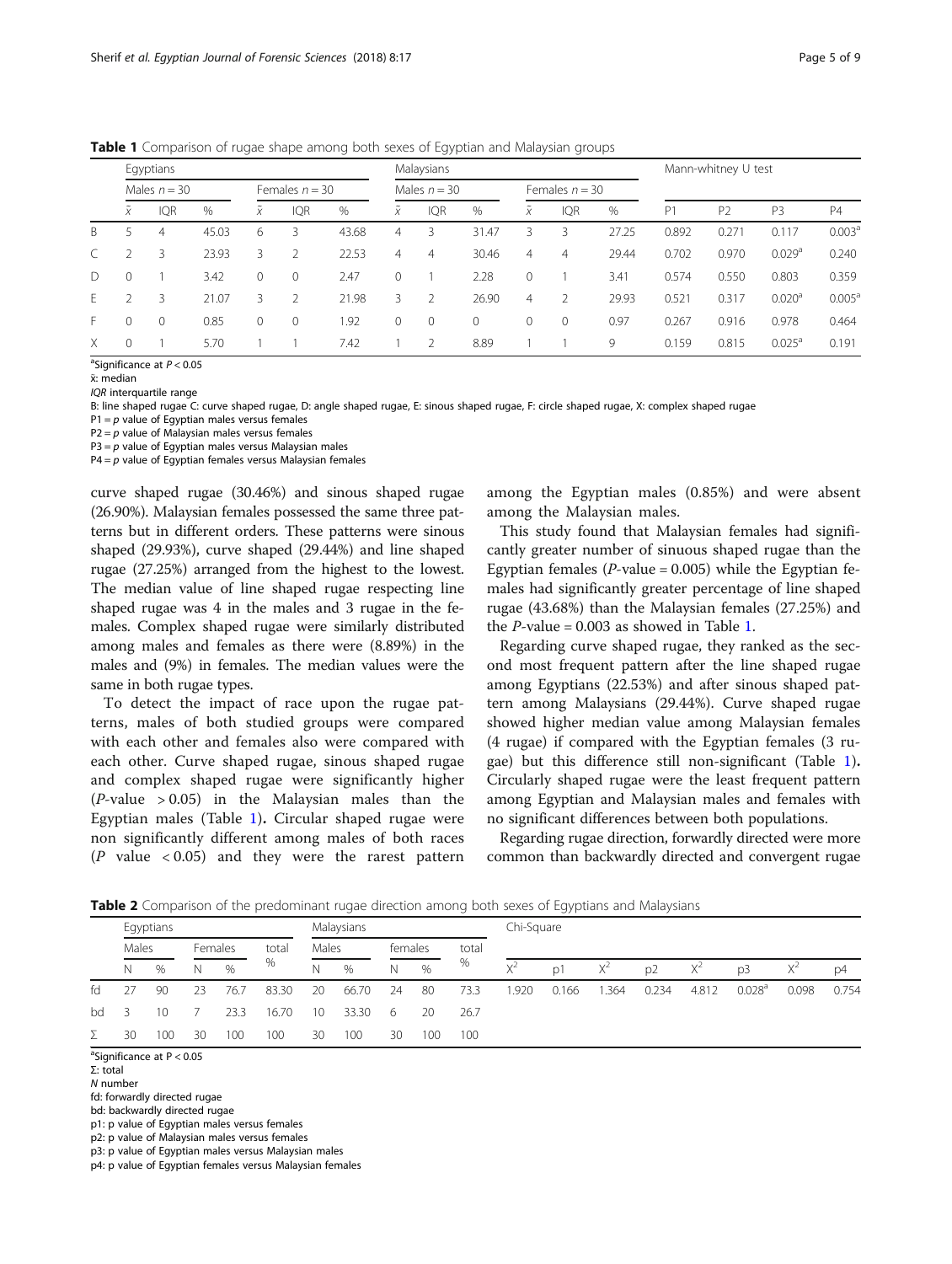**Table 3** Comparison of rugae unification status among both sexes of Fgyptians and Malaysians

|     | Egyptians             |    |                    |    | Malaysians                                                                                                                            | Unpaired sample t test |             |  |         |           |  |     |       |           |                |       |
|-----|-----------------------|----|--------------------|----|---------------------------------------------------------------------------------------------------------------------------------------|------------------------|-------------|--|---------|-----------|--|-----|-------|-----------|----------------|-------|
|     | males                 |    | females            |    | males                                                                                                                                 |                        | females     |  |         |           |  |     |       |           |                |       |
|     | $M +$<br><b>SD</b>    | N. | $M +$<br><b>SD</b> | N. | $M +$<br>SD.                                                                                                                          | N.                     | $M +$<br>SD |  | $N + 1$ | $Pv1$ t 2 |  | Pv2 | $T$ 3 | $Pv3 + 4$ |                | Pv4   |
| div |                       |    |                    |    | $0.600 \pm 0.621$ 18 $0.800 \pm 1.031$ 24 $0.730 \pm 0.907$ 22 $0.670 \pm 0.922$ 20 $0.910$ 0.366 $-0.282$ 0.779 $-6.640$ 0.509 0.528 |                        |             |  |         |           |  |     |       |           |                | 0.559 |
|     | con $0.200 + 0.484$ 6 |    | $0.230 + 0.430$ 7  |    | $0.400 \pm 0.621$ 12 $0.300 \pm 0.535$ 9 0.282 0.779 -0.668 0.507 -1.390                                                              |                        |             |  |         |           |  |     |       | 1.70      | $-0.532$ 0.597 |       |

 $M \pm SD$ : mean  $\pm$  standard deviation

N number Pv1: p value of Egyptian males versus females

Pv2: p value of Malaysian males versus females

Pv3: p value of Egyptian males versus Malaysian males

Pv4: p value of Egyptian females versus Malaysian females

Div: divergent rugae

Con: convergent rugae

among both groups. Egyptians, (83.30%) showed a predominance of forwardly directed rugae compared with 16.70% showed backwardly directed rugae as the predominant rugae direction (Table [2](#page-4-0)). This observation was true in the Malaysians (73.30% forwardly directed versus 26.70% backwardly directed rugae). The gender differences in both groups were not significant. Although significant differences (P-value = 0.028) were observed between Egyptian and Malaysian males. The females of both groups didn't show such significant differences.

Respecting rugae unification status, divergent rugae were more frequent than convergent rugae in both genders and populations (24 divergent rugae versus 7 convergent rugae in Egyptian females and 22 divergent rugae versus 12 convergent rugae in Malaysian males). However, Table 3 showed the non-significant differences between the Egyptian and Malaysian males and females regarding the predominant rugae unification status.

## **Discussion**

Non-significant differences in the rugae shape between the two genders in the two studied groups were observed. These findings are partially in agreement with Azab et al., ([2015](#page-8-0)) who found, in a study based on Egyptian sample, that the most frequent shape was the wavy shape (sinous shaped rugae in the current study), followed by the straight (line shaped rugae in the current study) and finally curved and circular shape rugae. The median values for the line, curve, and sinous shaped rugae were 1, 2, 3 rugae for Egyptian males and 2, 2, 3 rugae for Egyptian females.

The results of this study are inconsistent with Fahmi et al., [\(2001](#page-8-0)) who observed that Saudi males had significantly higher circular shaped rugae then Saudi females while other patterns were non-significantly different. Furthermore, ELamin et al., ([2015\)](#page-8-0) reported that Sudanese females possessed significantly greater sinous shaped rugae than the males.

Additionally, Gondivkar et al., [\(2011\)](#page-8-0) showed that females had significantly greater sinuous shaped rugae than males among Indian populations. Furthermore, Saraf et al., [\(2011\)](#page-8-0) demonstrated that circular type of rugae was significantly greater in males among Indian populations.

The conflict between the present study and some literature regarding the rugae shapes may be attributed to the racial differences or to the negligence of the rugae less than 5 mm. (secondary rugae) in some previous research but this study involved these small rugae. Secondary rugae (3-5 mm.) were as important as the primary ones in estimating different rugae shapes and counts. In this current study, all fragmentary rugae were considered as point shaped and were excluded from rugae shape analysis as they may be confused with artifacts.

Thomas and Kotze ([1983](#page-8-0)) mentioned that although primary rugae had been more extensively studied than secondary and fragmentary rugae, the discrimination between humans was more dependent on the secondary and fragmentary rugae. Moreover, Kolude et al., ([2016](#page-8-0)) revealed that secondary rugae were considered as superior to primary rugae in the field of identification.

Respecting the Egyptians in this present study, line shaped rugae were the most frequent rugae shape (76.67%), followed by curve shaped rugae (16.67%) and lastly sinous shaped rugae (6.66%). In the Malaysians, Curves (36.67%), sinouses (33.33%) and lines (30%) were the most frequent rugae shapes respectively. Circularly shaped rugae were the least frequent rugae pattern among both genders and both races, furthermore, none of the Malaysian males possessed this pattern of rugae. Significant results were observed among males and females. Malaysian males showed significantly greater curve shaped rugae, sinous shaped rugae and complexly shaped rugae than Egyptian males. Concerning the females, the Egyptians had significantly greater line shaped rugae while the Malaysians had significantly greater sinous shape rugae than the Egyptians.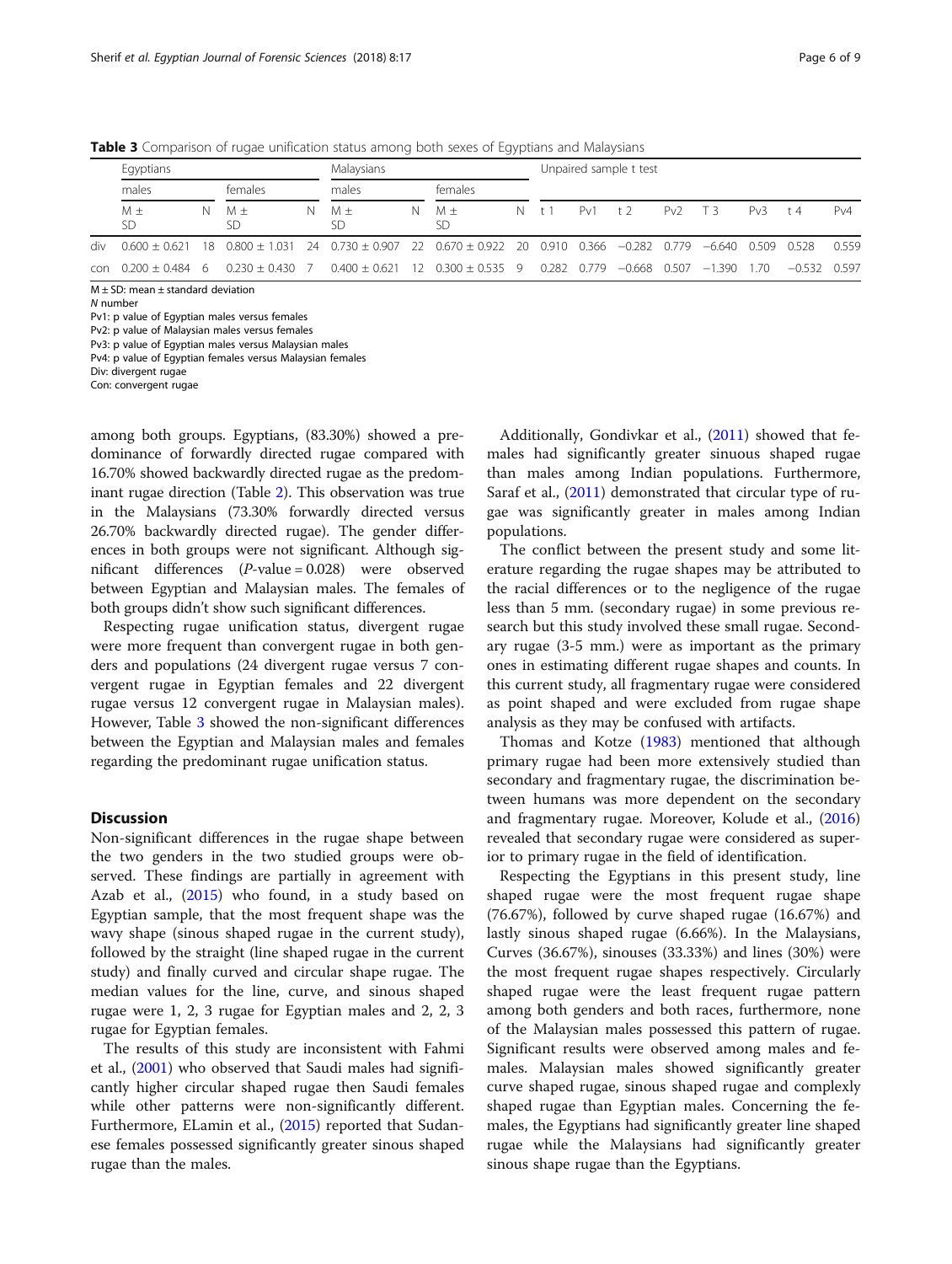The results of this current study partially agree with Abdellatif et al. ([2011](#page-8-0)) who observed that both sexes of Egyptian and Saudi volunteers had insignificant differences regarding rugae shape. Surprisingly, they noted that Egyptians had significantly higher curve shaped rugae than Saudis who showed significantly higher sinous shaped rugae. The differences may be attributed to the different rugae patterns classifications used in each study. They consider cross linked, convergent and divergent rugae as separate rugae patterns which were not the same condition in this study. However and consisting with the current study, the curve, line and sinous shape rugae remained the most frequent rugae types while circularly shaped rugae were the least frequent shape among both Egyptians and Saudis.

This study coincides with Indian results as Shetty et al. ([2005\)](#page-8-0) observed that Indian males showed more curved rugae than Tibetan males while Tibetan females showed significantly greater sinous shaped rugae than Indian females. Also among Indians, Nayak et al., [\(2007](#page-8-0)) selected their volunteers from two geographically different regions (Southern and Western populations). Wavy, curved and straight rugae were the most common rugae shapes respectively among two groups of Indian populations although the relationship between sex and rugogram failed to be established as nonsignificant differences between both males and females regarding rugae shape were observed, they noticed that Southern Indians had significantly greater straight and curve shaped rugae than Western Indians. Variations in the rugae pattern even among the same race populations living in the different areas may be attributed to the fact that the formation of palatal rugae is a process of environmental and genetic backgrounds.

This study partially agrees with Paliwal et al., ([2010](#page-8-0)) who observed that. In Indian populations, the most frequent rugae shapes were lines, curves, and sinouses, however, this study showed these patterns in a different arrangement. Paliwal et al., ([2010](#page-8-0)) reported that wavy pattern (sinous shaped) followed by curved and lastly straight or line shaped rugae were the most frequent rugae patterns among Indian populations. Furthermore, they mentioned that Kerala populations had significantly greater sinous shaped rugae than Madhya Pradesh population who had more line shaped rugae.

The absence of circularly shaped rugae among Malaysian males in the current study coincides with Verma et al., ([2014\)](#page-8-0) who reported that circular rugae were absent in one Indian population while they constituted only 0.6% of the total rugae patterns in the other studied two populations.

Sivaraj ([2013](#page-8-0)) considered the complexly shaped rugae as a strong positive identification tool thought to be more important than other rugae patterns. That was attributed to the fact that these bizarre shapes were almost unique and non-repeatable. This study agrees with this

finding as Malaysian males showed significantly greater complex shaped rugae than the Egyptian males.

Regarding rugae direction in the present study, Egyptian males had a higher percentage of forwarding directed rugae (90%) than females (76.70%) while Malaysian females showed a higher percentage of forwarding directed rugae (80%) than the Malaysian males (66.70%). Variations in rugae direction among males and females of the same race were non-significant.

These results coincide with those obtained by Azab et al., ([2015](#page-8-0)) as forwarding directed rugae were more frequent than backward directed rugae in Egyptian males and females. The results of this study are partially in agreement with Ahmed and Hamid [\(2015\)](#page-8-0) results who observed the predominance of forwarding than backward directed rugae. However, they mentioned that Sudanese males had significantly greater forwarding directed rugae than the Sudanese females.

Gondivkar et al., ([2011\)](#page-8-0) & Jibi et al., ([2011](#page-8-0)) noticed that forwarding directed rugae were more frequent than backward directed rugae and no significant differences were observed between Indian males and females regarding rugae direction.

The results of this study are compatible with results of Goyal and Goyal ([2013](#page-8-0)) who found that forwardly directed rugae (48.3% in the males and 40.8% in the females) were more common than backwardly directed rugae (17.8% in the males and 19.6% in the females) among Rwandan populations. Additionally, nonsignificant differences between both sexes were noticed.

Regarding rugae direction, it was observed that forwarding directed rugae (83.30%) were more frequent than the backward directed ones (16.70%) among Egyptians. Forward directed rugae (73.30%) were more frequent than backward directed rugae (26.70%) among Malaysians as well. The Egyptian male showed significantly different distribution when compared with the Malaysian males. On the other hand, no significant differences were observed when the Egyptian females and Malaysian females were compared with each other.

The results of this study are partially in agreement with Reddy et al., [\(2014\)](#page-8-0) who reported that forwardly directed rugae were more common among South Indians (90%) and North Indians (70%) than backwardly directed rugae (10% and 30%) for South and North Indians respectively while Chinese showed equal distribution of both types of rugae. In all conditions, these variations were not significant.

The significant racial differences among Egyptian and Malaysian males as regards to rugae direction in this study are different from Jibi et al., ([2011](#page-8-0)) who reported non-significant differences between Muslims and Hindus regarding rugae direction.

Regarding the unification status in this study, divergent rugae were more frequent than convergent rugae.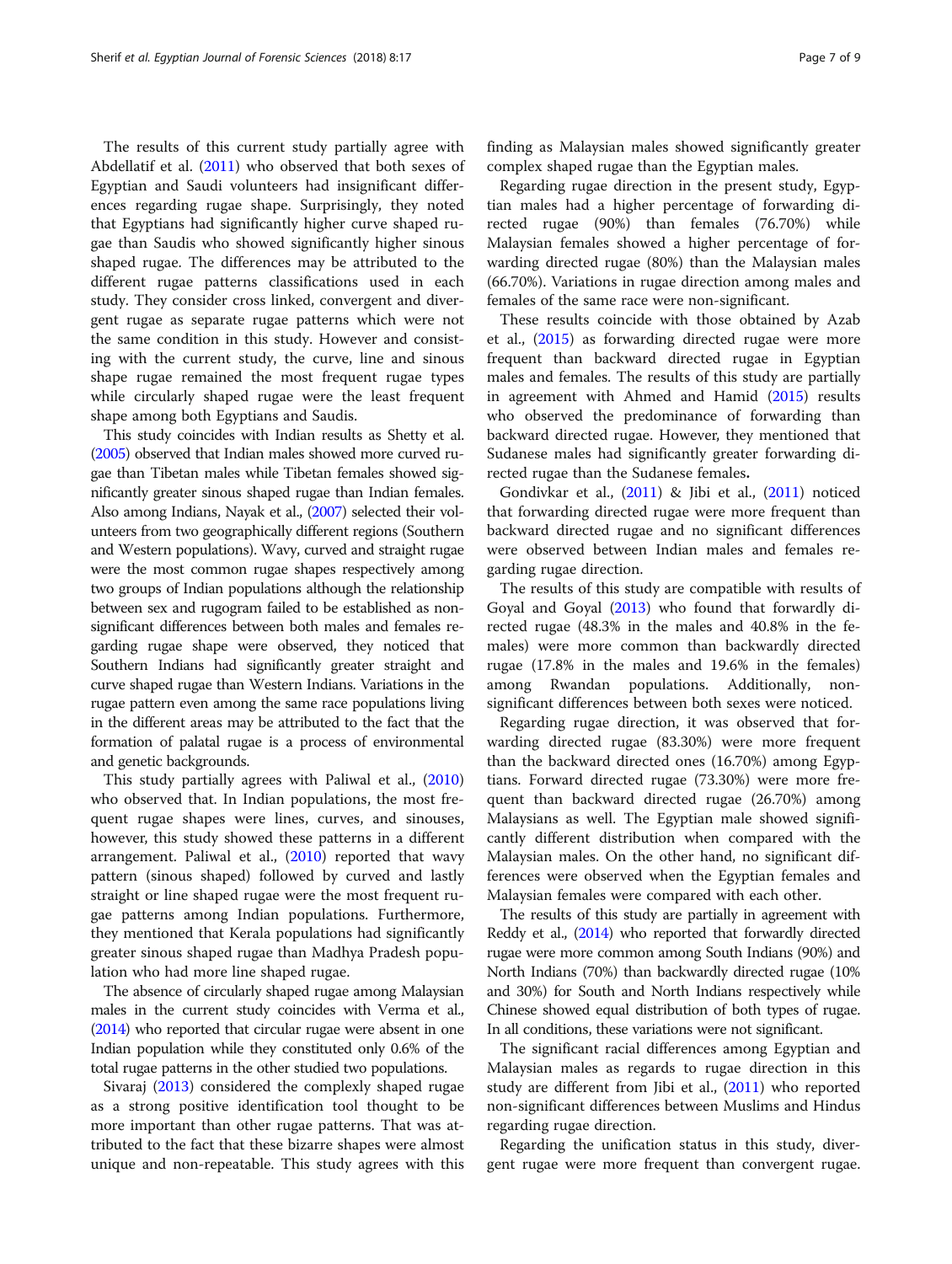The divergent rugae were more frequent than convergent rugae among males and females in both Egyptian and Malaysian group with no significant differences.

The results of this study partially agree with the results obtained by Azab et al., ([2015\)](#page-8-0). The mean value of Egyptian males in the current study was  $0.600 \pm 0.621$  divergent rugae which was the same  $(0.67 \pm 0.78)$  as Azab et al., ([2015](#page-8-0)) while the mean value of male was  $0.200 \pm 0.484$ convergent rugae which was far from that  $(1.48 \pm 1.42)$ convergent rugae) of Azab et al., [\(2015](#page-8-0)) as they noticed that convergent rugae were more frequent (mean value:  $1.49 \pm 1.56$  rugae) than divergent rugae (mean value: 0.63 ± 0.77 rugae) among Egyptians. In all conditions, both studies observed that these variations were not significant. Moreover, Ibeachu et al., ([2015](#page-8-0)) denied the impact of sex in unification status as they reported non-significant differences among Nigerian males and females.

The previous results of this study are inconsistent with Fahmi et al., [\(2001\)](#page-8-0) who conducted their study among Saudis and found significant differences between different sexes. The mean values of convergent rugae were  $15.1 \pm 14.4$  and  $8.6 \pm 12.4$  in Saudi females and males respectively. Furthermore, ELamin et al., ([2015\)](#page-8-0) mentioned that the mean value of Sudanese male was  $1.2 \pm 1$  convergent rugae which were significantly greater than the females  $(0.9 \pm 1.1)$ .

The results of this study regarding unification status are not in line with the Indian results. Saraf et al., ([2011](#page-8-0)) observed that converging rugae were significantly greater in females (2 as a median value) than males of the same nationality (zero as a median value). Additionally, Bharath et al., [\(2011\)](#page-8-0), Jibi et al., [\(2011\)](#page-8-0) & Babu et al., ([2013](#page-8-0)) conducted their study in India and concluded that males had significantly more convergent rugae than the females that showed a higher incidence of divergent rugae than the males. Chopra et al., ([2013](#page-8-0)) reported that Indian females exhibited significantly greater divergent rugae count than the Indian males.

In this study, divergent rugae were more common than convergent rugae in both Egyptians and Malaysians. In Egyptian group, 42 divergent rugae were observed compared to 13 convergent rugae. Malaysian group possessed 42 divergent rugae while convergent rugae were 21 rugae. Moreover, this study revealed non-significant variations between both Egyptian and Malaysian races.

These findings are inconsistent with Abdellatif et al., ([2011](#page-8-0)) who reported that diverging rugae were significantly higher in number among Saudi populations while converging rugae were significantly higher among Egyptians. Saudi populations possessed (27) divergent compared to (8) convergent ones while Egyptians had (15) and (23) divergent and convergent rugae respectively.

Results obtained in this study go in the same direction as those obtained by Reddy et al., [\(2014](#page-8-0)) who conducted their study among South and North Indians and among Chinese. All the three groups had more divergent rugae than convergent ones. They had 17 divergent rugae (56.7%) versus 4 convergent rugae (13.3%). Nonsignificant differences between both races were observed.

The variation in between this study and previous studies regarding the rugae unification status may be due to racial differences or due to different classifications used in each research. Most of the previous studies classified rugae patterns into three or four rugae patterns (line, curve, sinous and sometimes circular) and discarded angled shaped rugae from their classifications. They considered the convergent and divergent rugae as additional patterns (Chopra et al., [2013\)](#page-8-0). Further studies with greater numbers of subjects are required to verify the findings in this study.

## Conclusion

In this pilot study, the rugae shape, direction, and unification status are not significantly different among males and females in Egypt and Malaysia. Variation in rugae pattern and direction among Egyptians and Malaysians were observed. It is advisable to use secondary rugae and they should be considered as important as the primary rugae regarding rugae shape, direction and unification status.

#### Abbreviations

B: Line shaped rugae; bd: Backwardly directed rugae; C: Curve shaped rugae; D: Angle shaped rugae; E: Sinous shaped rugae; F: Circle shaped rugae; X: Complex shaped rugae; Con: Convergent rugae; Div: Divergent rugae.; fd: Forwardly directed rugae; IQR: Interguartile range;  $M \pm SD$ : Mean  $\pm$ standard deviation; N: Number;  $p1: p$  value of Egyptian males versus females; p2:  $p$  value of Malaysian males versus females; p3:  $p$  value of Egyptian males versus Malaysian males; p4: p value of Egyptian females versus Malaysian females; Pv1: p value of Egyptian males versus females; Pv2: p value of Malaysian males versus females; Pv3: p value of Egyptian males versus Malaysian males; Pv4: p value of Egyptian females versus Malaysian females; SPSS: Statistical Package of Social Sciences; x: Median; Σ: Total

#### Funding

This study was funded by the authors.

#### Availability of data and materials

"The dataset supporting the conclusions of this article is included within the article and its additional file".

#### Authors' contributions

Dr. AFSh corresponding author, collected the cases, made the palatal impressions, analyze the data and wrote the drafts of this study. Prof. AH: choose the methodology and revised the written research. Prof. MA: choose the methodology and revised the written research. Prof. ES: cases selection, palatal print (rugogram) examination and recording, data analysis editing and revising written research. All authors read and approved the final manuscript.

#### Ethics approval and consent to participate

The study was carried out after approval of the medical research ethical committee of Faculty of Medicine, Tanta University. All Individuals were above the age of 6 years. After obtaining written Informed consent from the subjects or their guardians (Those below age of 21 years), the whole maneuver had been explained to the volunteers and any unexpected risks